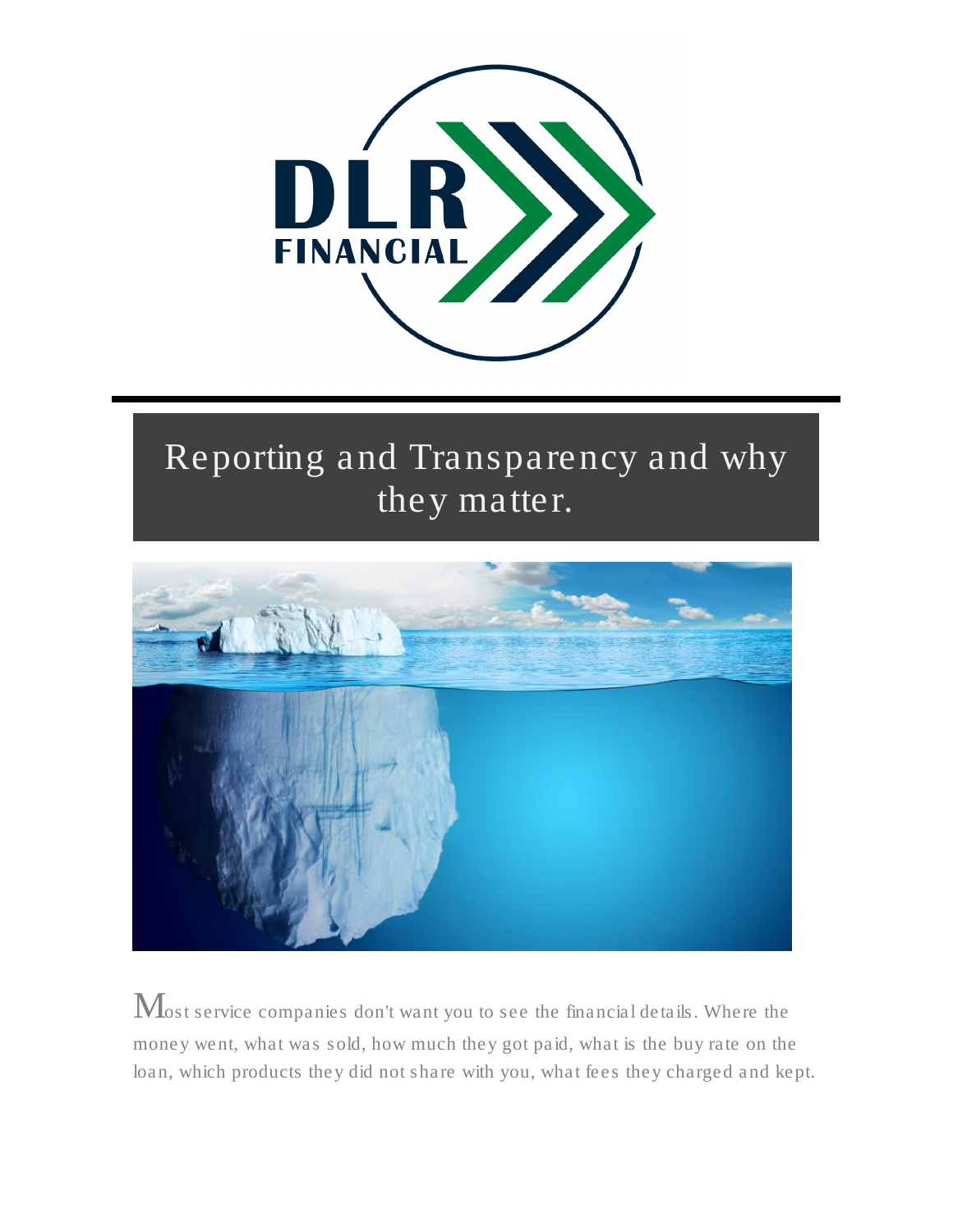The truth is they don't want to be accountable and the more you know the more you will expect. F&I is a highly profitable revenue stream that should come with expectations and transparency.

How quickly and routinely do you know the answers to these questions?

*-What F&I products were sold and what profit was produced?*

*-What did you earn off of all of the products sold?*

*-What is your average F&I profit per deal funded?*

*-What are you paying your service company over time and are they outproducing the cost of their service?*

*-Is the profit compared to any type of standard and is it good or not?*

*-What is your true split after fees and products that are not shared?*

Remember, this should be your most profitable revenue stream and you should be in the know!

## Sample Sale Recap

| 6/2/2017<br>Funded Date      |            |                                   |            |          | <b>ANCIAL</b>         |              |            |                    |            |              |  |
|------------------------------|------------|-----------------------------------|------------|----------|-----------------------|--------------|------------|--------------------|------------|--------------|--|
|                              |            |                                   |            |          | Sale Detail           |              |            |                    |            |              |  |
| Amount Financed Detail       |            | F&I Profit Dotail                 |            |          |                       |              |            | <b>ACH Dotail</b>  |            |              |  |
| Base Unit+Cotions            | 44,800.00  |                                   | Rotail     | Cost     | Profit:               | Dealer Share | DLRF Share | Withdrawal to DLRF |            |              |  |
| Trade in allowance           | 8,000.00   | Finance Reserve                   | 1,608.00   |          | 1,608.00              | 1,206.00     | 402.00     | 402.00             |            |              |  |
| Trade payoff                 | 6,000.00   | <b>Extended Service Contracts</b> | 1,500.00   | 900.00   | \$00.00               | 675.00       | 225.00     | 1,125.00           |            |              |  |
| Other fees.                  | 0.00       | Gap Insurance                     | 850.00     | 200.00   | 650.00                | 487.50       | 162.50     | 962.50             |            |              |  |
| lucc                         | 0.00       | Credit Life                       | 2,200.00   | 1,100.00 | 1,100.00              | 550.00       | 550.00     | 1,650.00           |            |              |  |
| F&I (excludes reserve)       | 5,650.00   | Theft                             | 0.00       | 0.00     | 0.00                  | 0.00         | 0.00       | 0.00               |            |              |  |
| Cash Down                    | 10,000.00  | Paint and Fabric                  | 800.00     | 400.00   | 400.00                | 300,00       | 100.00     | 500.00             |            |              |  |
| Dealer prep                  | 0.00       | Other                             | 0.00       | 0.00     | 0.00                  | 0.00         | 0.00       | 0.00               |            | Product Cost |  |
| Sales Tax                    | 1,750.00   | Other                             | <b>DK</b>  | 0.00     |                       | 0.00         | 0.00       | 0.00.              | DURF share | Bemittals    |  |
| <b>Total Amount Financed</b> | S40,200.00 | Total                             | \$7,258,00 |          | \$2,600.00 \$4,658.00 | \$3,218.50   | \$1,439.50 | \$4,039,50         | \$1,489.50 | \$2,600.00   |  |

Does the detail of your sale show **everything** along with a simple total?

Sample Accounting Recap